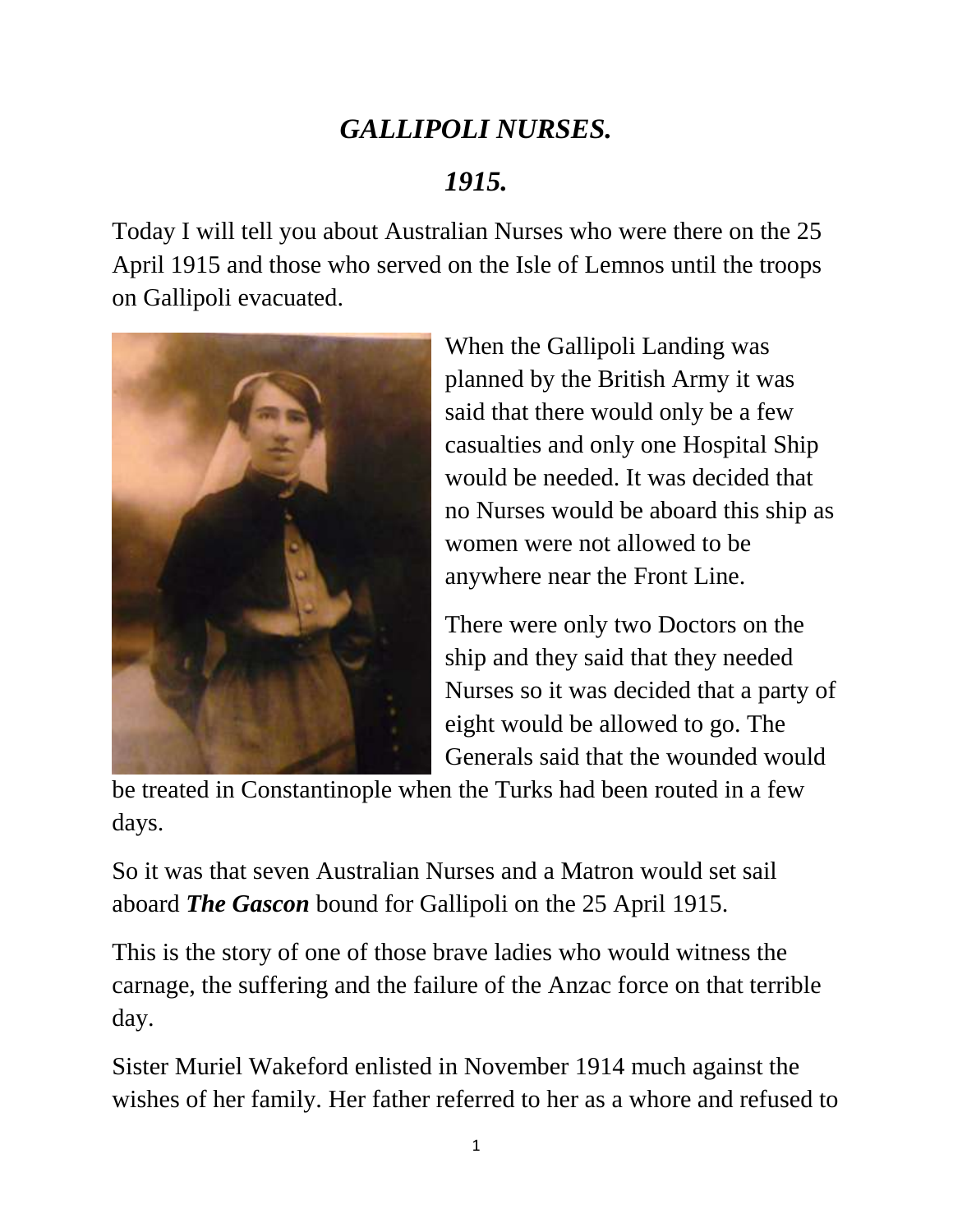ever speak to her again, The Government and the Australian Press wrote that there was no need for women to go to War as it would all be over by Xmas.

Four days after Muriel enlisted she was aboard ship and when she arrived in Cairo she was sent to the Hospital Ship, *The Gascon.*

*The Gascon* arrived at Gallipoli one hour before the dawn landing and stopped 100 yards off the beach, did not drop its anchor and turned off its lights.

At dawn, Muriel, in her crisp white veil and grey Nurses uniform, was standing on the deck with a pair of field glasses, as the first boats, manned by young Anzacs pulled on their oars and rowed toward the beach.

The eight Nurses watched, in horror, as the Turks opened up with machine guns and Anzacs began to fall. Soon the beach was littered with dead and wounded men and there were many floating in the water.

Muriel would write an account of all this action and would send articles to the *Illawarra Mercury*, the newspaper in Wollongong where her family lived.

She wrote;

*The wounded came in an endless stream. Our ship could only take 400 and it was soon filled to capacity. No one was in charge of getting the wounded to the ship. It was chaos on the beach. There are stores, mules and wounded men in the same area. It was total chaos.*

The two Doctors and the eight Nurses set about tending to the wounded and there were many amputations and many deaths. By midday, Gallipoli was ablaze and the sky was grey with smoke.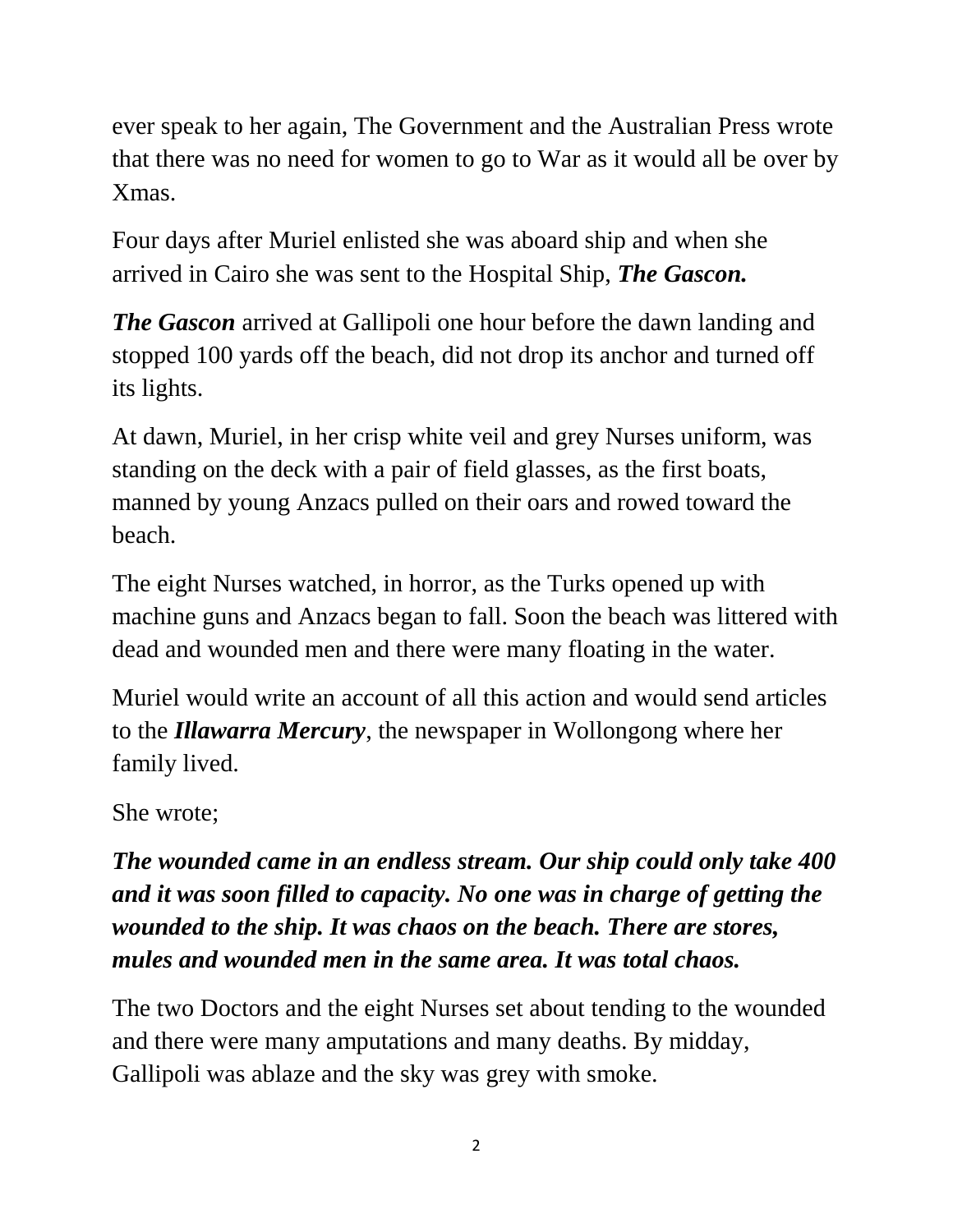At 4pm there were 560 wounded men on board *The Gascon* and the Captain ordered that the ship leave for Alexandria. There were now hundreds of wounded men still on the beach with no Doctors and no medical supplies or pain killers. The barges that had been taking goods ashore were now being used to bring the wounded to any ships that were available. There were no plans for the evacuation of the wounded. While the men would receive treatment on *The Gascon*, there was no one to treat them on the other ships so wounds became infected and there were many deaths. One ship had brought mules to Gallipoli and there was one Vet to oversee them. He did his best to treat many wounded men.

Muriel and the Nurses worked 24 hours a day for the five days that it took for the ship to reach Alexandria. Each day six men died and were buried at sea. There were not enough pain killers or bandages.

Muriel would ignore the Censor and write to the *Illawarra Mercury* and they published her letters in full. At this time the Australian Press was only writing articles about Australian and Allied victories in the War.

Safely back in Cairo, Muriel met and fell in love with a young Australian Soldier and their romance had to be in secret because if discovered, would mean that Muriel would be sent back to Australia at her own expense.

Muriel and many other Nurses would make regular trips on *The Gascon* in the coming months bringing hundred of wounded Anzacs back to Cairo and Alexandria. They worked long hours and were indeed; *Australian Heroes.*

Muriel wrote many letters to *The Illawarra Mercury* and they managed to bypass the Censor. They were all published and would give Australians some idea of what was really happening on Gallipoli.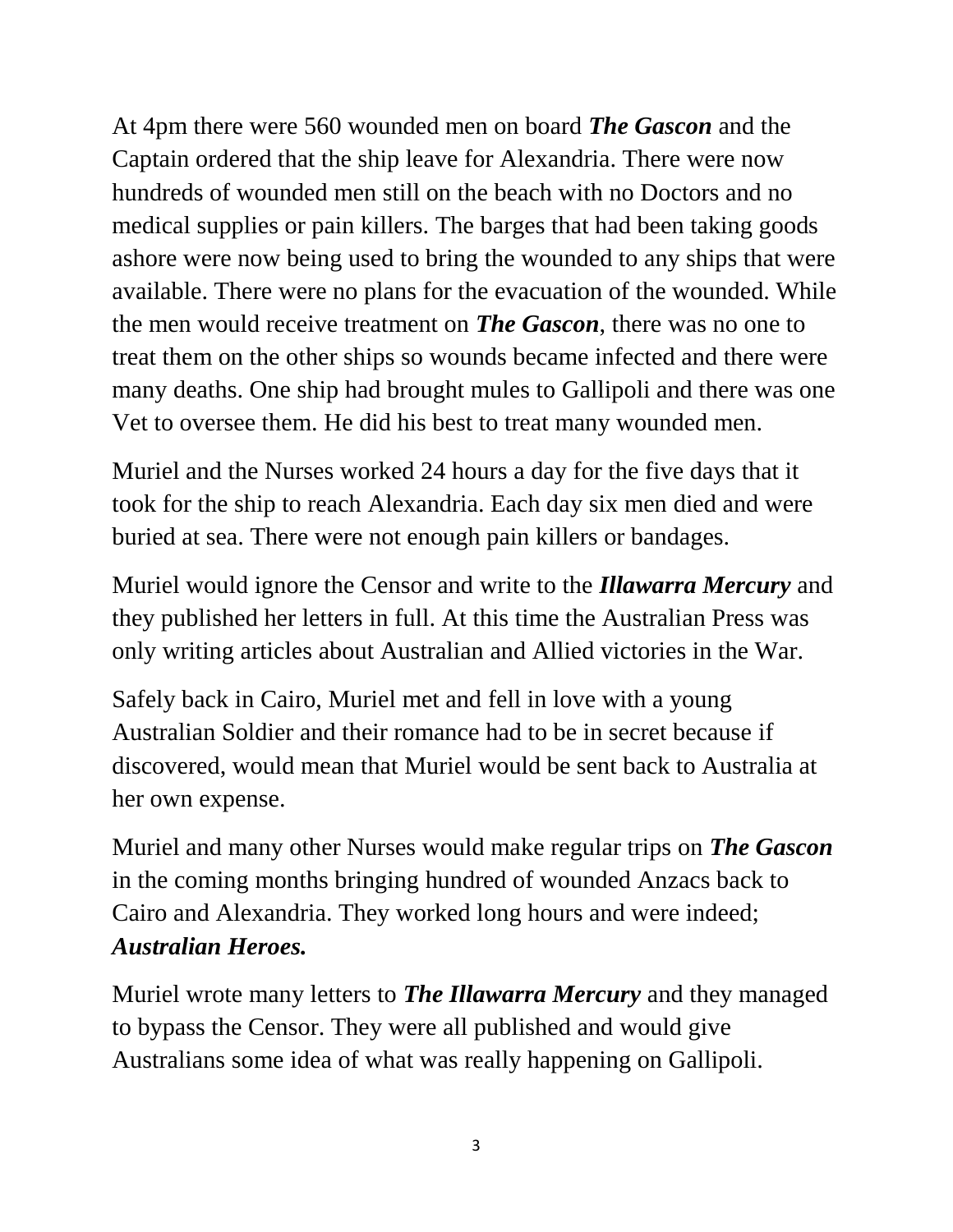She wrote;

*7 th.May1915, we have just returned from another trip to Gallipoli with 500 wounded men. The fighting, we could see, was still terrific and we seemed to be in the middle of it. One shell almost hit our ship even though we were clearly marked as a Hospital Ship. We could hear the continuous fire of rifles and machine guns and at night the whole area seemed to be ablaze. We are so close yet I feel no fear.* 

In September, Muriel was to return to Australia with a shipload of amputees and would go to see her family. Her father would not speak to her and the rest of her family was upset when she informed them that she was to marry her soldier and that he was a Catholic.

Muriel returned to Cairo in December 1915 and she served there until many of the Nurses would go to London and then to France to work in Military Hospitals there.

Her Soldier, Lt. Raymond Sergeant, would serve in France and the couple were married in June1916.Muriel was forced to resign and not allowed to work as a Nurse again. She lived in London for the rest of the War and her husband managed to survive the chaos.

They would return to Australia in 1921 with a two year old son. Her father died in 1919 and was never reconciled with his daughter.

Muriel and Raymond lived in Australia for two years before returning to London. She fought with the Australian Government to be awarded her service medals that she felt that she and her fellow Nurses were entitled to. The Australian Public supported the Nurses and the Government finally gave in and reluctantly awarded Service Medals to all the Nurses who had served overseas in the War.